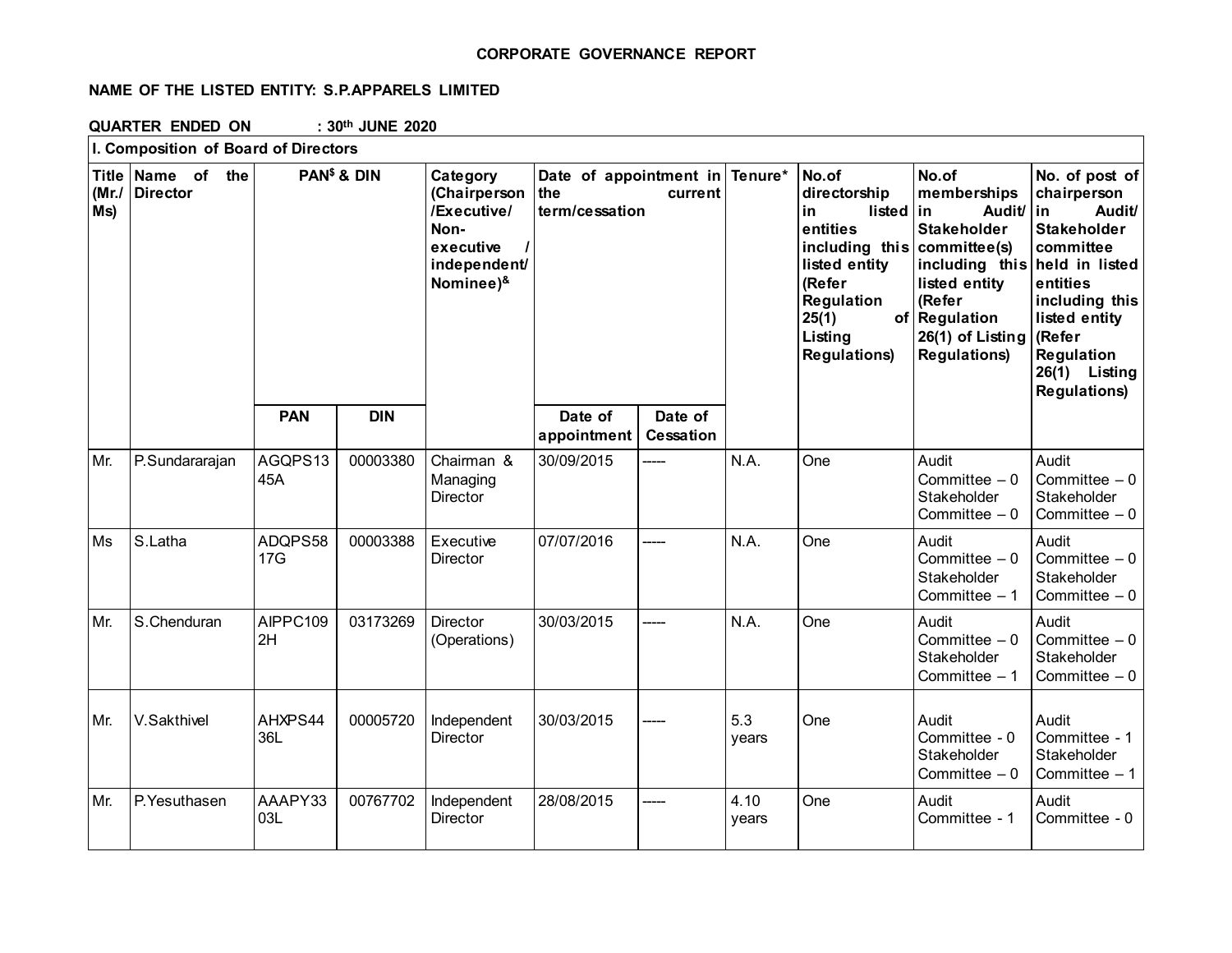|     |                        |                |          |                                |            |         |              |            | Stakeholder<br>l Committee – 0                           | Stakeholder<br>$\mathsf{I}$ Committee $-0$                                           |
|-----|------------------------|----------------|----------|--------------------------------|------------|---------|--------------|------------|----------------------------------------------------------|--------------------------------------------------------------------------------------|
| Mr. | IA.S. Anand<br>l Kumar | AEQPA31<br>73G | 00058292 | Independent<br><b>Director</b> | 13/11/2015 | ------- | 4.7<br>years | Two        | Audit<br>Committee - 1<br>Stakeholder<br>Committee - 0   | <b>Audit</b><br><b>I</b> Committee - 1<br>Stakeholder<br>$\mathsf{I}$ Committee $-0$ |
| Mr. | IG.<br>l Ramakrishnan  | AAAPR21<br>89M | 06552357 | Independent<br><b>Director</b> | 13/11/2015 | ------  | 4.7<br>year  | <b>One</b> | Audit<br>Committee - 0<br>Stakeholder<br>l Committee – 0 | <b>Audit</b><br>l Committee – 0<br>Stakeholder<br>I Committee - 0                    |

**\$** Pan number of any director would not be displayed on the website of Stock Exchange.

**&** Category of directors means executive/non-executive/independent/nominee. If a director fits into more than one category write all categories separating them with hyphen.

\* To be filled only for Independent Director. Tenure would mean total period from which independent director is serving on Board of Directors of the listed entity in continuity without any cooling off period.

| II. Composition of Committees                |                           |                                                                             |  |  |
|----------------------------------------------|---------------------------|-----------------------------------------------------------------------------|--|--|
| <b>Name of Committee</b>                     | Name of Committee members | Category<br>(Chairperson/Executive/Non-<br>Executive/Independent/Nominee)\$ |  |  |
| 1. Audit Committee                           | 1.Mr.V.Sakthivel          | Independent Director - Chairman                                             |  |  |
|                                              | 2.Mr.P. Yesuthasen        | Independent Director                                                        |  |  |
|                                              | 3.Mr.A.S.Anand Kumar      | Independent Director                                                        |  |  |
| 2. Nomination & Remuneration Committee       | 1. Mr. G. Ramakrishnan    | Independent Director - Chairman                                             |  |  |
|                                              | 2. Mr. V. Sakthivel       | Independent Director                                                        |  |  |
|                                              | 3.Mr.P. Yesuthasen        | Independent Director                                                        |  |  |
| 3. Risk Management Committee (if applicable) | 1.Mr.P.Sundararajan       | Managing Director - Chairman                                                |  |  |
|                                              | 2. Mr. P. Yesuthasen      | Independent Director                                                        |  |  |
|                                              | 3.Mr.S.Chenduran          | Director (Operations)                                                       |  |  |
| 4. Stakeholders Relationship Committee       | 1. Mr. V. Sakthivel       | Independent Director - Chairman                                             |  |  |
|                                              | 2.Mrs.S.Latha             | <b>Executive Director</b>                                                   |  |  |
|                                              | 3. Mr. S. Chenduran       | Director (Operations)                                                       |  |  |
| 5. Corporate Social Responsibility Committee | 1.Mr. P.Sundararajan      | Managing Director - Chairman                                                |  |  |
|                                              | 2.Mrs.S.Latha             | <b>Executive Director</b>                                                   |  |  |
|                                              | 3.Mr. V.Sakthivel         | Independent Director                                                        |  |  |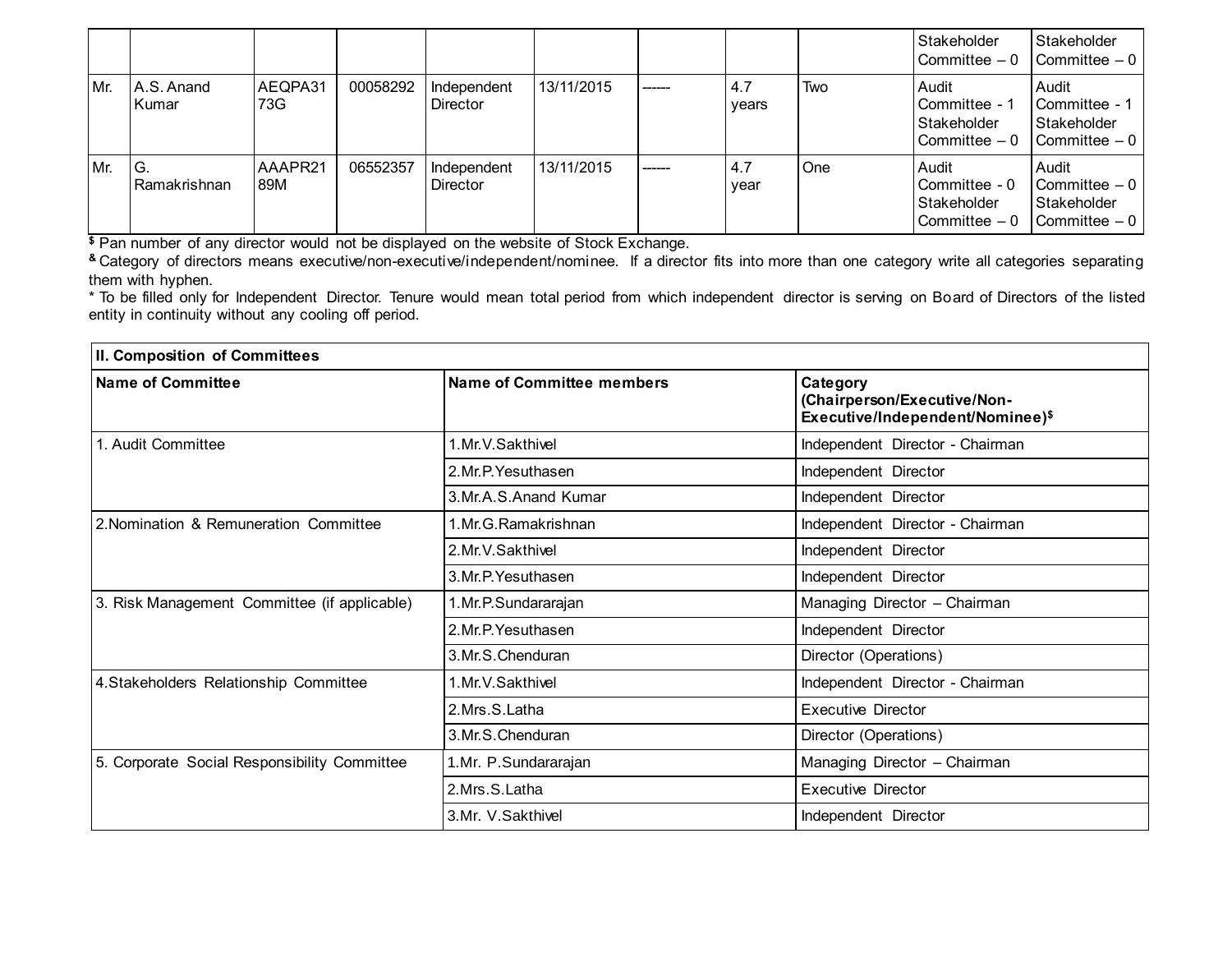<sup>&</sup> Category of directors means executive/non-executive/independent/nominee. If a director fits into more than one category write all categories separating them with hyphen.

| <b>III. Meeting of Board of Directors</b>                     |                                                                 |                                                                |  |  |
|---------------------------------------------------------------|-----------------------------------------------------------------|----------------------------------------------------------------|--|--|
| Date(s) of Meeting (if any) in the previous<br><b>quarter</b> | Date(s) of Meeting (if any) in the relevant<br><b>l</b> quarter | Maximum gap between any two consecutive (in<br>number of days) |  |  |
| 23/01/2020                                                    |                                                                 |                                                                |  |  |
| 14/02/2020                                                    | 26/06/2020                                                      | 132 days gap between 14.02.2020 and 26.06.2020                 |  |  |

| <b>IV. Meeting of Committees</b>                               |                                                       |                                                                |                                                                           |  |  |
|----------------------------------------------------------------|-------------------------------------------------------|----------------------------------------------------------------|---------------------------------------------------------------------------|--|--|
| Date(s) of meeting of the<br>committee in the relevant quarter | <b>Whether requirement of Quorum</b><br>met (details) | Date(s) of meeting of the<br>committee in the previous quarter | Maximum gap between any two<br>consecutive meetings in number<br>of days* |  |  |
| <b>Audit Committee</b>                                         |                                                       |                                                                |                                                                           |  |  |
| 26/06/2020                                                     | Yes                                                   | 14/02/2020                                                     | 91 days                                                                   |  |  |
| Stakeholders Relationship<br>Committee                         |                                                       |                                                                |                                                                           |  |  |
| 14/05/2020                                                     | Yes                                                   | 20/01/2020                                                     | 101 days                                                                  |  |  |
| &<br>Remuneration<br>l Nomination<br>Committee                 |                                                       |                                                                |                                                                           |  |  |
| <b>NA</b>                                                      | <b>NA</b>                                             | 14/02/2020                                                     |                                                                           |  |  |
| <b>Risk Management Committee</b>                               |                                                       |                                                                |                                                                           |  |  |
| <b>NA</b>                                                      | <b>NA</b>                                             | 14/02/2020                                                     |                                                                           |  |  |
| Corporate Social Responsibility<br>Committee                   | <b>NA</b>                                             | 14/02/2020                                                     |                                                                           |  |  |
| <b>NA</b>                                                      |                                                       |                                                                |                                                                           |  |  |
| Independent Directors Meeting<br><b>NA</b>                     | <b>NA</b>                                             | 14/02/2020                                                     |                                                                           |  |  |